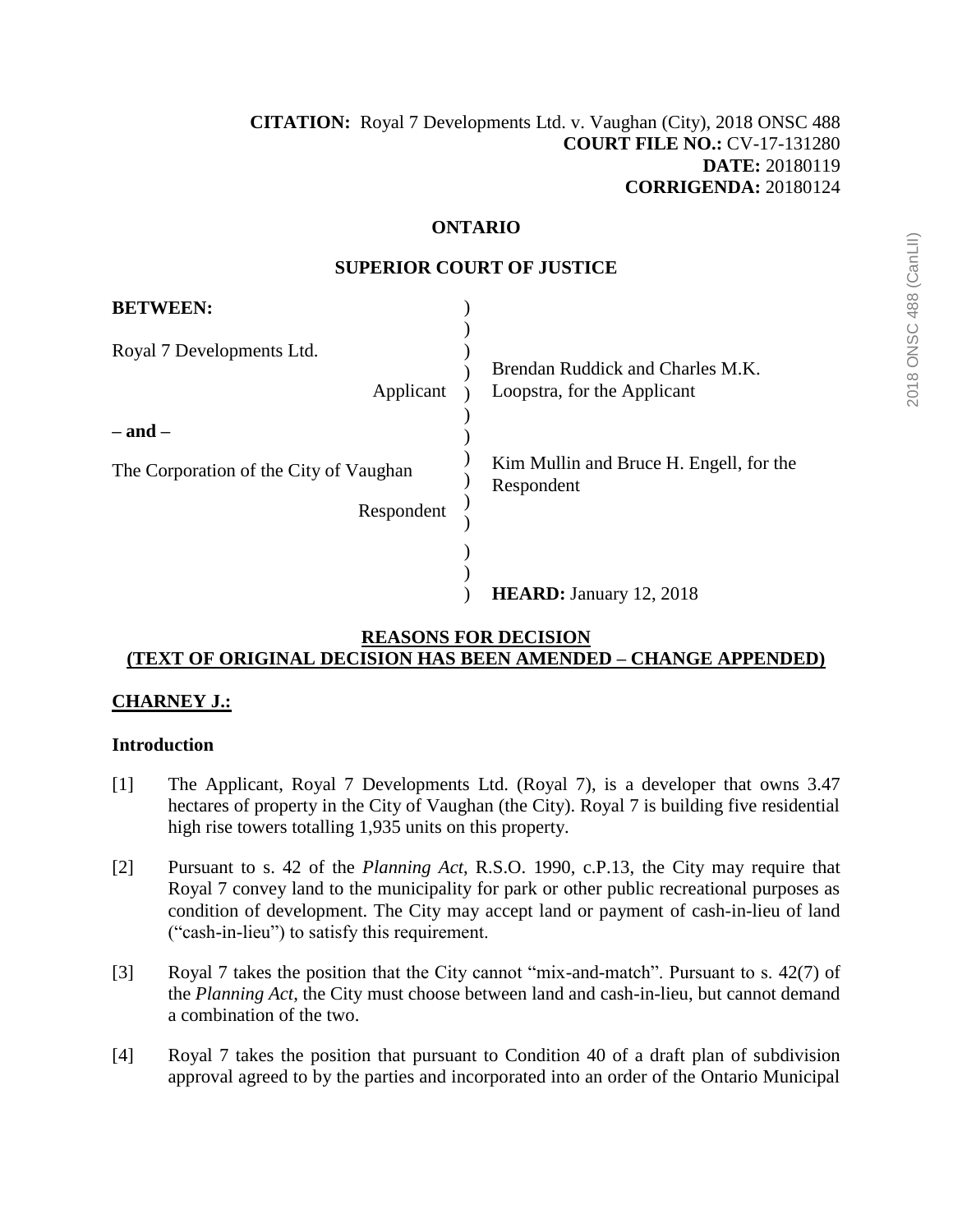Board (OMB) dated September 4, 2008 (the OMB order), Royal 7's obligation to convey parkland to the City will be satisfied by the conveyance of a parcel of land referred to as "Block 5". Royal 7 has no further obligation to make cash-in-lieu-payments to the City.

- [5] The City takes the position that s. 42(7) of the *Planning Act* does not preclude the City from requiring a combination of land and cash-in-lieu, and that the conveyance of Block 5 will not satisfy the City's parkland dedication by-law or Condition 40 of the OMB order.
- [6] Accordingly, the dispute in this case turns primarily on the interpretation of s. 42(7) of the *Planning Act* and Condition 40 of the OMB order.
- [7] In order to proceed with the development, Royal 7 has made two cash-in-lieu payments to the City, but has made these payments under protest. If Royal 7 is successful in these proceedings it will be entitled to a refund of these payments.

# **Relief Requested**

- [8] Royal 7 brings this application pursuant to rule 14.05(3) (d) and (h) of the Rules of Civil Procedure, seeking three related declarations:
	- a) "A declaration that the conveyance of Block 5" by Royal 7 to the City "in fulfillment of Condition 40" of the draft plan of subdivision approval incorporated into the OMB order "is a condition imposed under s. 51.1 of the *Planning Act*".
	- b) "A declaration that s. 42(7) of the *Planning Act* applies to the conveyance of Block 5…and therefore no further parkland dedication of land or payment of cash-in-lieu of parkland dedication are required… in respect of the subject subdivision…"
	- c) A declaration that two cash-in-lieu payments made under protest by Royal 7 to the City were illegally imposed by the City.
- [9] While not explicit, there is another declaration implicit in Royal 7's first proposed declaration. As drafted by Royal 7, the first proposed declaration assumes that the conveyance of Block 5 is "in fulfillment of Condition 40". Whether the conveyance of Block 5 will fulfill Condition 40 is actually the central issue in this case.

#### **Jurisdiction of the Court**

[10] The City takes the position that the OMB is the proper forum for hearing the legal issues raised in this dispute, and the court should defer to the jurisdiction of the OMB. Royal 7 has pending applications at the OMB in respect of its parkland dedication in accordance with sections 42(10) and (11) of the *Planning Act*. The City argues that the proper interpretation of Condition 40 of the OMB order and the proper interpretation of s. 42 (7) of the *Planning Act* are issues that should first be dealt with by the specialized tribunal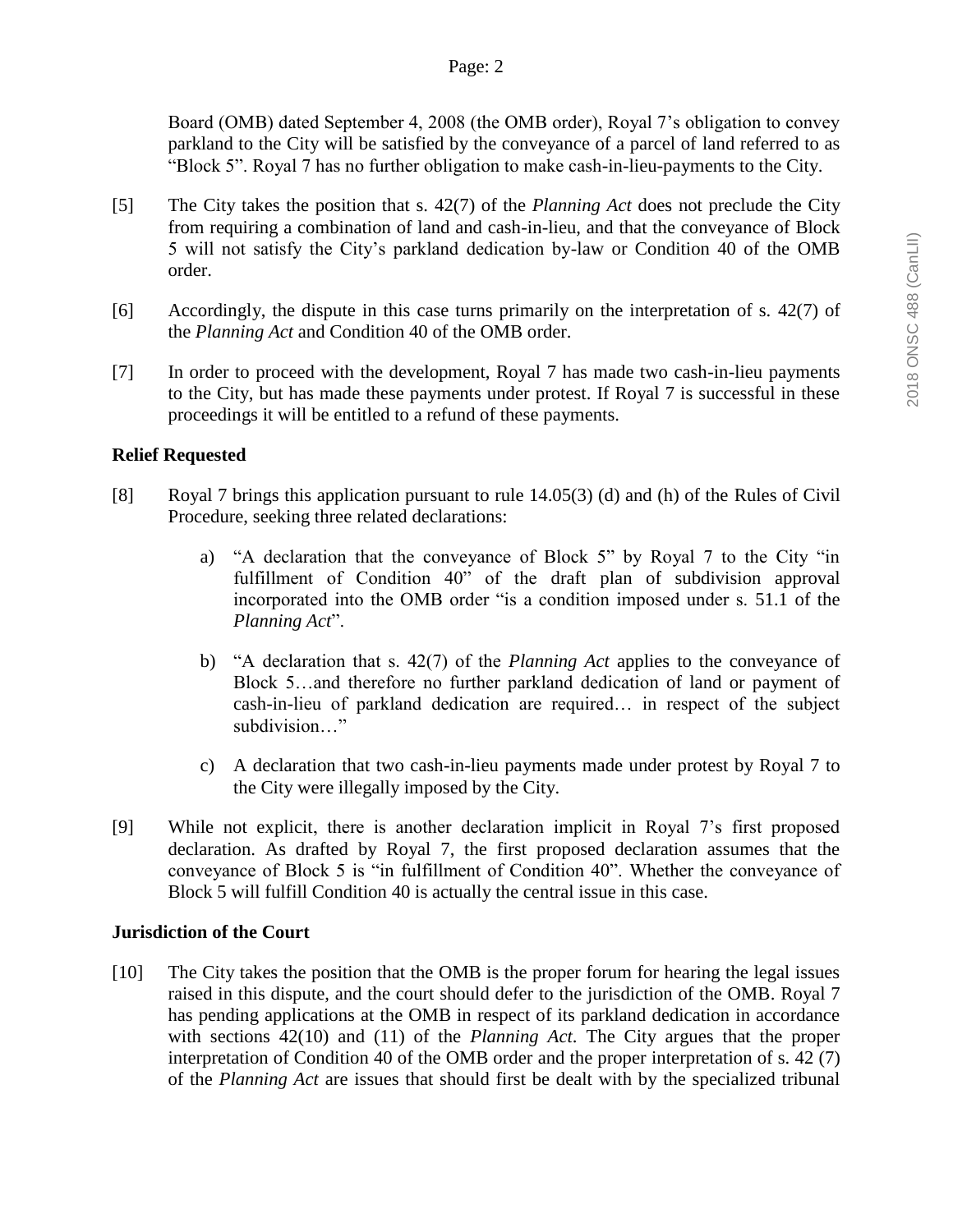established by the legislature to deal with *Planning Act* disputes between municipalities and developers relating to parkland.

- [11] Royal 7 takes the position that it brought its applications to the OMB out of an abundance of caution, but that the issues it has raised in this application do not fall within the OMB's jurisdiction under sections  $42(10)$  or  $(11)$ . It further argues that the OMB has no jurisdiction to grant the declaratory relief requested in this application.
- [12] At the outset of this hearing I heard the parties submissions on the issue of whether this matter should be heard by this court or by the OMB. Following submissions on that issue, I reserved my decision on jurisdiction until I heard the submissions on the merits of the application. I was of the view that hearing the merits of the case would assist the determination of the jurisdictional issue.
- [13] Having heard the full argument on the merits, I am now persuaded that the court should defer to the jurisdiction of the OMB in this matter in accordance with the Ontario Court of Appeal's decision in *Country Pork Ltd. v. Ashfield (Township*), 2002 CanLII 4157; 60 O.R. (3d) 529 (ON CA)).

# **Statutory Scheme**

- [14] In order to understand the reasons for this decision it is necessary to briefly review the statutory scheme that gives rise to the dispute between the parties.
- [15] The *Planning Act* provides two alternative mechanisms by which municipalities may secure parkland at different stages of the development process. The first is set out in s. 42 of the *Planning Act*; the second is set out in s. 51.1.
- [16] Under s. 42 of the *Planning Act* the council of a local municipality may pass a by-law requiring that as a condition of development or redevelopment of land, land be conveyed for park or other public recreational purposes. Section 42(1) authorizes the conveyance in an amount not exceeding 5% of the land in the case of residential development. Section  $42(1)$  states:

(1) As a condition of development or redevelopment of land, the council of a local municipality may, by by-law applicable to the whole municipality or to any defined area or areas thereof, require that land in an amount not exceeding, in the case of land proposed for development or redevelopment for commercial or industrial purposes, 2 per cent and in all other cases 5 per cent of the land be conveyed to the municipality for park or other public recreational purposes.

[17] In the case of residential development, s. 42(3) permits increased parkland where the developer requests increased density. Section 42(3) authorizes a local municipality to require parkland at an "alternative rate" of up to one hectare for each 300 dwelling units proposed. Section 42(3) states: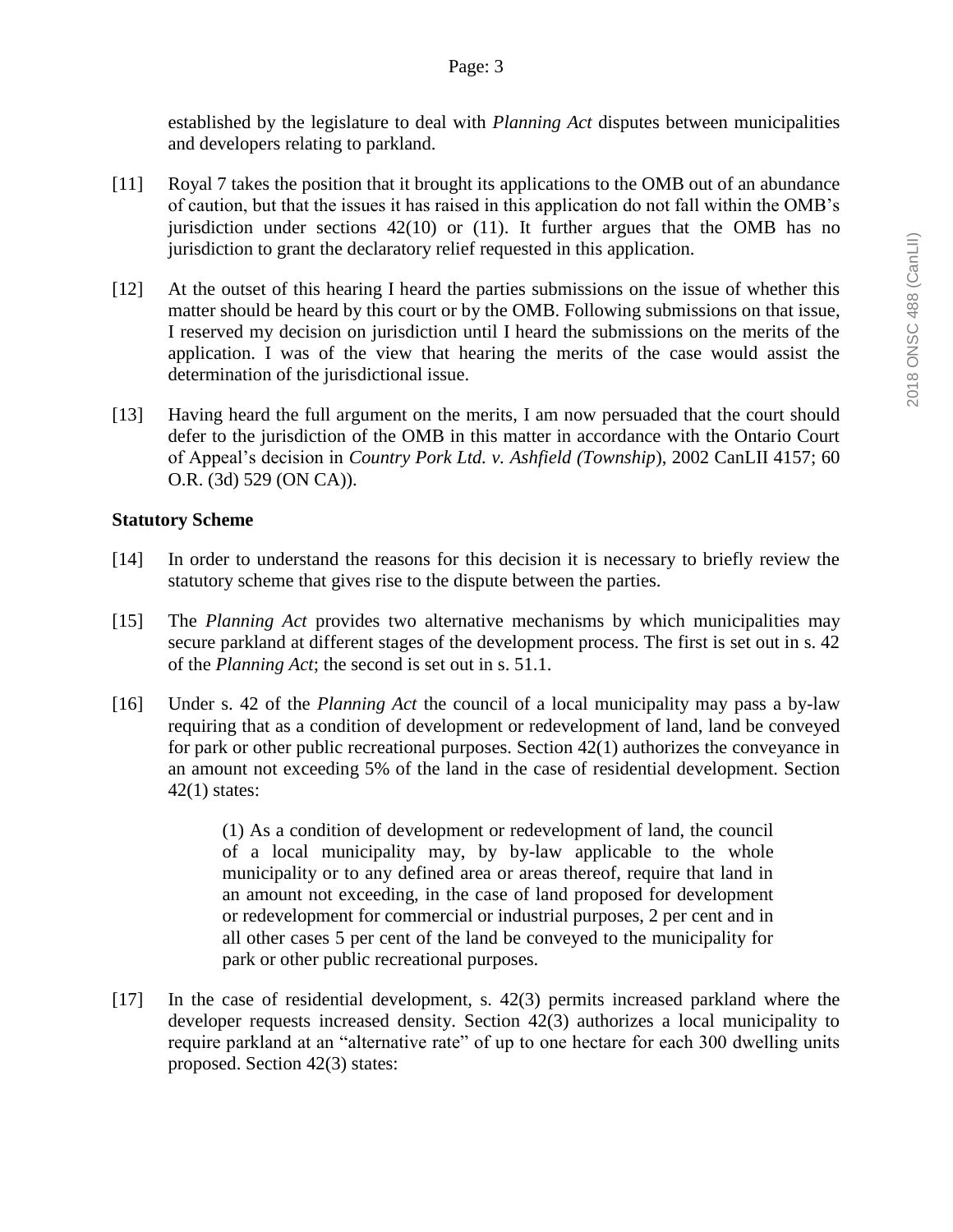(3) Subject to subsection (4), as an alternative to requiring the conveyance provided for in subsection (1), in the case of land proposed for development or redevelopment for residential purposes, the by-law may require that land be conveyed to the municipality for park or other public recreational purposes at a rate of one hectare for each 300 dwelling units proposed or at such lesser rate as may be specified in the by-law.

- [18] Sections 42(4), (4.1), (4.2) and (4.3) establish consulting conditions for the passage of a by-law under s. 42(3). There is no dispute that the City fulfilled these conditions before passing the City's parkland dedication by-law.
- [19] Section 42(5) provides that land conveyed to a municipality under s. 42 "shall be used for park or other public recreational purposes, but may be sold at any time." This provision is not at issue in this case.
- [20] Sections 42(6) is the "cash-in-lieu" provision. Where the municipality imposes the alternative rate of one hectare for each 300 dwellings, requiring the conveyance of land could consume all or most of the property available for development. For example, in the present case, the proposed development totals 1,935 units. The alternative rate of one hectare per 300 dwellings would require a parkland dedication of 6.45 hectares, which is larger than the 3.47 hectare site under development. Accordingly, the legislation authorizes the municipality to accept payment of cash-in-lieu of land.
- [21] Pursuant to s. 42(6.0.1) (enacted in 2015), such cash-in-lieu payments are calculated at the reduced rate of one hectare for each 500 dwelling units proposed. Sections 42(6) and (6.0.1) state:

(6) If a rate authorized by subsection (1) applies, the council may require a payment in lieu, to the value of the land otherwise required to be conveyed.

(6.0.1) If a rate authorized by subsection (3) applies, the council may require a payment in lieu, calculated by using a rate of one hectare for each 500 dwelling units proposed or such lesser rate as may be specified in the by-law.

[22] Pursuant to s. 42(6.0.2), the reduced cash-in-lieu rate of one hectare for each 500 units established in 2015 applies to by-laws enacted before that date. Section 42(6.0.2) provides:

> (6.0.2) If a by-law passed under this section requires a payment in lieu that exceeds the amount calculated under subsection (6.0.1), in circumstances where the alternative requirement set out in subsection (3) applies, the by-law is deemed to be amended to be consistent with subsection  $(6.0.1)$ .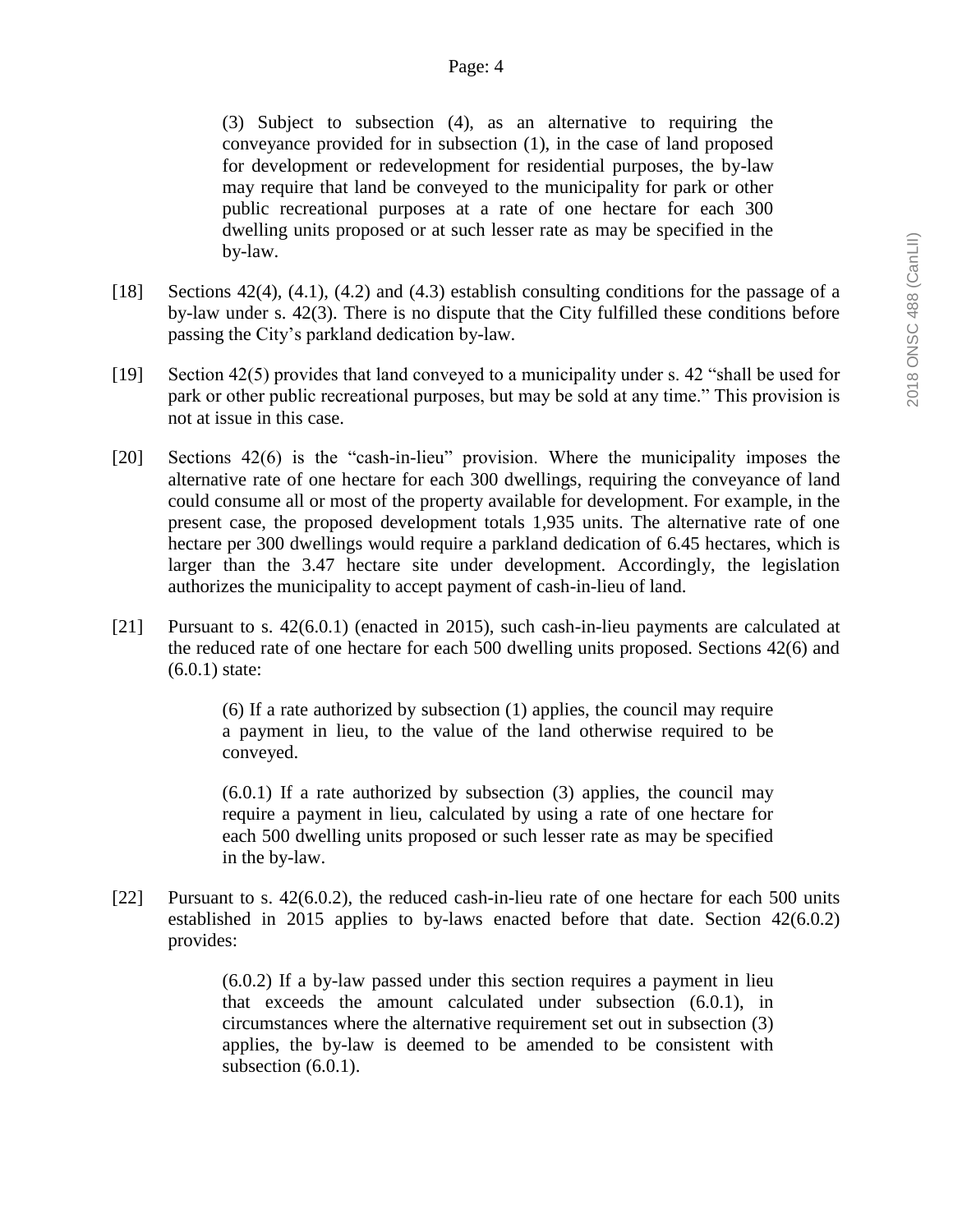- [23] Pursuant to s. 42(15), the municipality must place all such cash-in-lieu payments into a special account that can only be spent on the acquisition of park or other public recreational purposes.
- [24] Sections 42(6.1) provides that where a cash-in-lieu payment is required, no building can be constructed on the land proposed for development unless payment, or arrangements for payment, have been made.
- [25] Section 14(12) provides that if there is a dispute regarding cash-in-lieu payments, "the owner may pay the amount required by the municipality under protest". As indicated above, Royal 7 has made two cash-in-lieu payments under protest in this case.
- [26] Sections 42(10) and (11) permit either the land owner or the municipality to apply to the OMB to determine disputes arising with respect to cash-in-lieu payments and payments made under protest. These provisions are central to the jurisdictional issue raised by the City. They provide:

(10) In the event of a dispute between a municipality and an owner of land on the value of land determined under subsection (6.4), either party may apply to the Municipal Board to have the value determined and the Board shall, in accordance as nearly as may be with the *Expropriations Act*, determine the value of the land and, if a payment has been made under protest under subsection (12), the Board may order that a refund be made to the owner.

(11) In the event of a dispute between a municipality and an owner of land as to the amount of land or payment of money that may be required under subsection (9), either party may apply to the Municipal Board and the Board shall make a final determination of the matter

- [27] Section 51.1 of the *Planning Act* provides an alternative mechanism for a municipality to obtain parkland when the developer seeks approval of a plan of subdivision. The wording of the two provisions is substantively similar, but the process is different. Both provisions permit the municipality to collect cash-in-lieu of the property to which it would otherwise be entitled. Under s. 42, a bylaw must be passed. Section 51.1 does not require a municipal by-law, but permits the municipality to obtain parkland or cash-in-lieu by means of conditional approval of the plan of subdivision. Another significant distinction between the two provisions is the valuation date. The valuation date under s. 51.1 is the date of subdivision approval when the lands have a lower value then the later development stage provided under s. 42.
- [28] The OMB explained the relationship between s. 42 and s. 51.1 in its decision in *Mavis Valley Developments Inc. v. Mississauga (City)*, 2003 CarswellOnt 960, at paras. 71, 76, 78:

It is clear that the purpose of both sections is to provide a mechanism for the municipalities to obtain parkland and recreation facilities either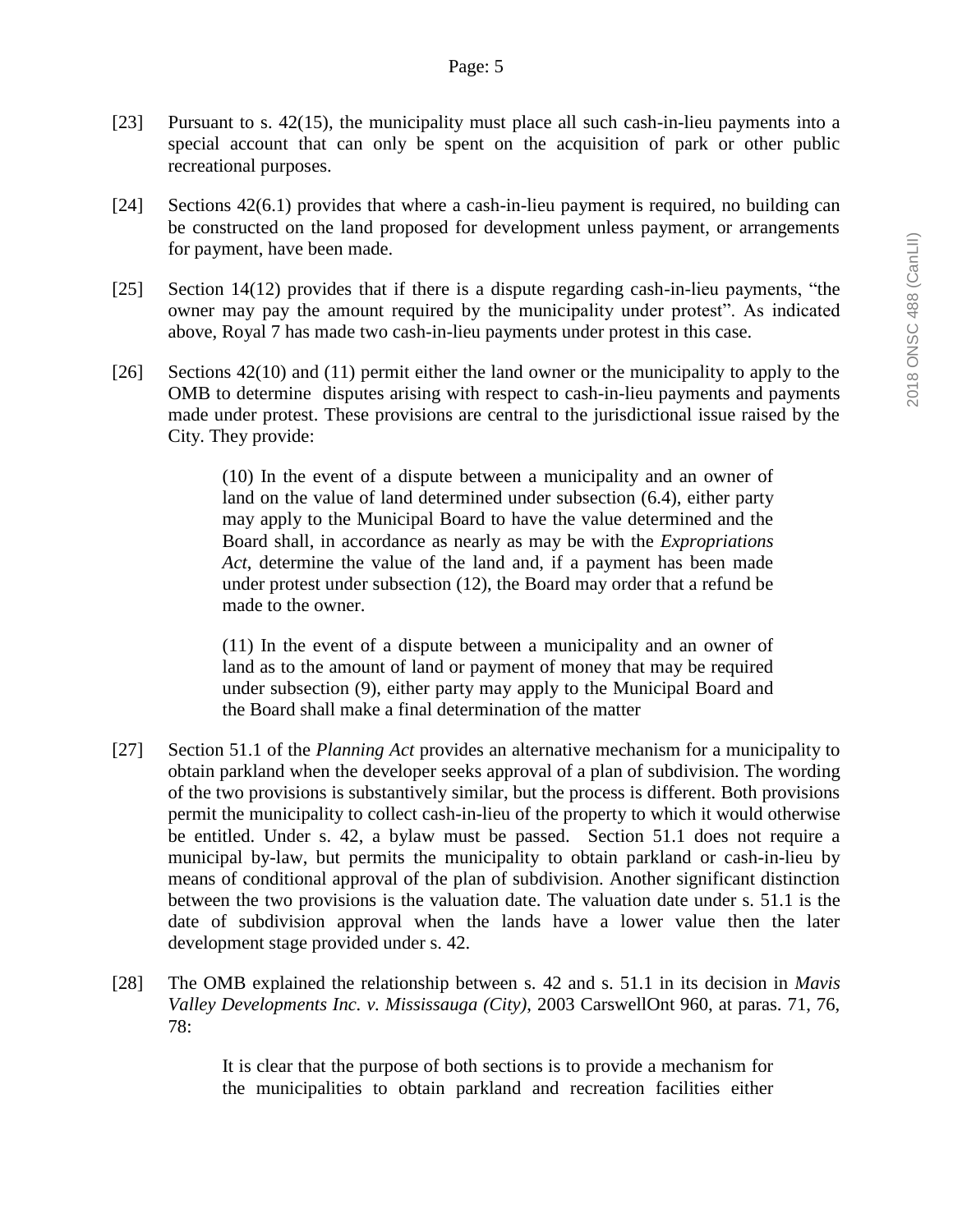through the dedication of land or through the collection of money. Section 51.1 provides the mechanism to do so when approvals are sought to subdivide land, and Section 42 provides the mechanism to do so during the process of developing on land.

…

Applying the principles of statutory interpretation that the words must be read in context and that the interpreter is to look at the scheme and organization of the legislation, the Board finds that the word "development" in Section 42, must be read as something distinct from the process of subdividing land. Any other interpretation raises the question as to why there would need to be two sections addressing the dedication of parkland. Furthermore, the two sections provide distinctly different means of obtaining the parkland. In the case of Section 42 a bylaw must be passed. Under Section 51.1 parkland or cash-in-lieu is obtained by means of a condition of approval.

…

In Section 42, the trigger for such a conveyance or payment is development — or the construction of a structure on the land. In Section 51.1 the trigger for such a payment or conveyance of land, is a conditional approval for the division of land.

- [29] Royal 7 takes the position that the City, and Condition 40 of the OMB order, required the parkland conveyance as a condition of subdivision pursuant to s. 51.1 of the *Planning Act*.
- [30] The City takes the position that it is relying only on s. 42 of the *Planning Act* and its bylaw as the source of its authority for the conveyance of land and to collect the cash-inlieu.

#### **Background Facts**

- [31] Before considering s. 42(7) of the *Planning Act* it will be helpful to review some of the background facts that brought the parties to this dispute.
- [32] The City's parkland dedication by-law was first enacted in 1990, and provided that for residential development, parkland must be conveyed or cash-in-lieu paid at the rate of 5% of the land, or at the option of the City, at the rate of 1 hectare of land for each 300 dwelling units. In 2012 the City enacted a by-law which provides for high density residential development at the alternative rate of one hectare per 300 dwelling units. The by-law provides that the City will accept a cash-in-lieu payment of \$8,500 per unit as of August 1, 2013.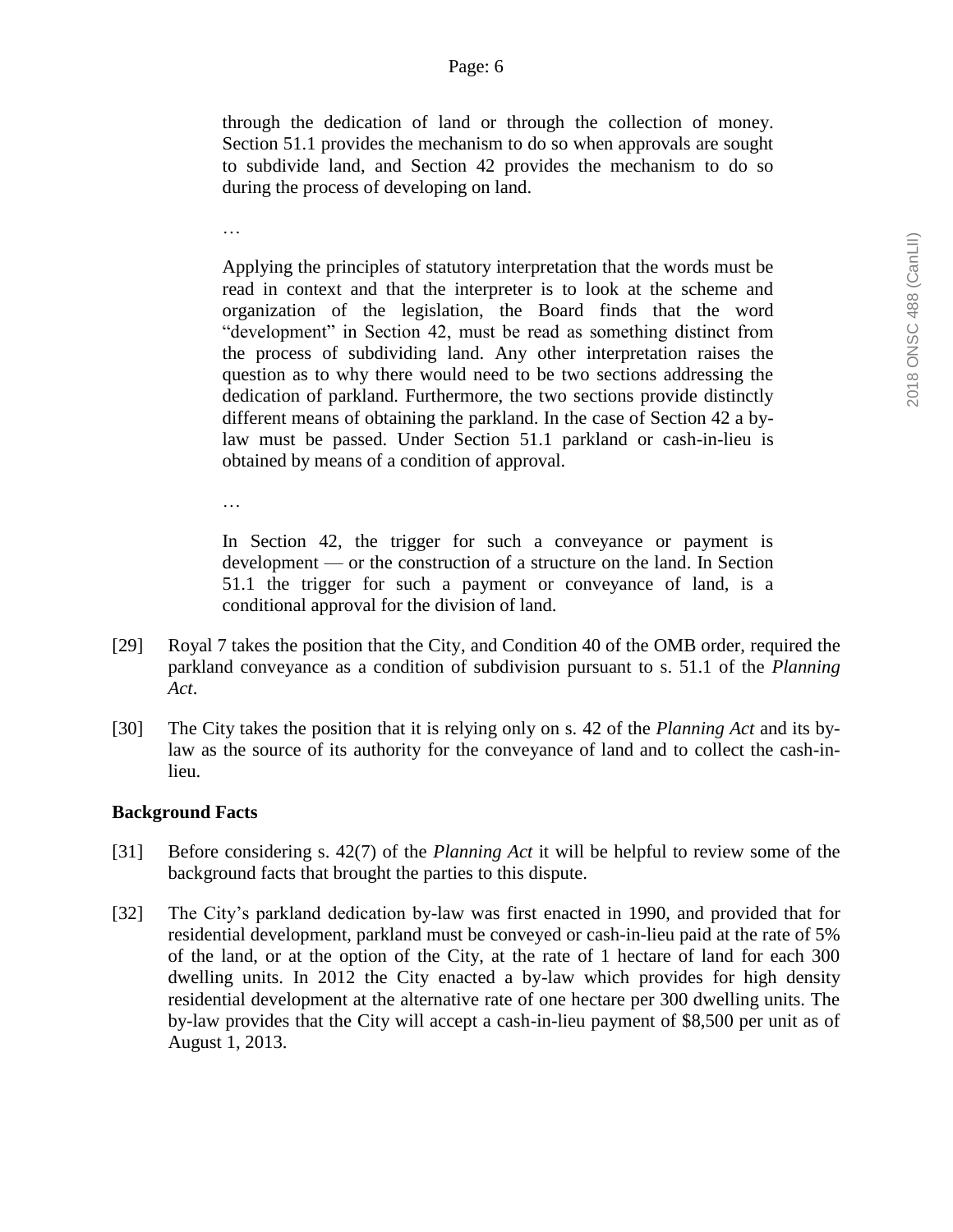- [33] The history of the development of this property dates back to 2000. For the purposes of the jurisdictional issue I can begin in 2008. In that year the City and the previous owners of the property (Royal Empress) reached a settlement with respect to a proposed draft plan of subdivision. The City's internal reports and the correspondence between the City and Royal Empress indicates that the City intended that any agreement contain a provision that parkland be dedicated "and/or" cash-in-lieu be paid, in accordance with the *Planning Act* and the City's approved "Cash-in-lieu of Parkland Policy".
- [34] On May 26, 2008 the OMB held a hearing to approve the settlement between the City and Royal Empress. On September 4, 2008, the OMB issued its final order approving draft plan of subdivision. The draft plan of subdivision was approved subject to the conditions of draft plan approval set out in Attachment 3 of the Order. Attachment 3 had the consent of all parties.
- [35] One of those conditions Condition  $40 is$  the subject of this application. Condition  $40$ provides:

40. The Owner shall convey Park Block 6 to the City free of all encumbrances for parkland dedication and will be credited for this dedication as per the parkland dedication requirements under the Planning Act.

- [36] Condition 40 makes no reference to either s. 42 or s. 51.1 of the *Planning Act*.
- [37] Royal Empress transferred the property to Royal 7 on January 31, 2011. There is no dispute that Condition 40 is binding on Royal 7. Indeed, Royal 7 relies on Condition 40, taking the position that the conveyance of Part Block 6 (now Block 5) satisfies that condition without further payment of cash-in-lieu.
- [38] In June, 2011, Royal 7 applied for site plan approval for the first residential tower of the proposed development, consisting of 353 units. In December 2012 Royal 7 sought a building permit to begin construction of the first residential tower. The City advised Royal 7 that in order to obtain a building permit it would have to make its cash-in-lieu payment for the first tower.
- [39] Royal 7 made this payment under protest on December 10, 2012, and, on that same day, counsel for Royal 7 applied to the OMB under sections 42(10) and (11) of the *Planning Act* to have the OMB determine the dispute between the parties and have the payment refunded.
- [40] In June 2014, Royal 7 sought a building permit to begin construction of the second residential tower, consisting of 351 units. To obtain this permit, Royal 7 again made the cash-in-lieu payment under protest to the City. On June 25, 2014, counsel for Royal 7 made a second application under sections 42(10) and (11) of the *Planning Act* to have the OMB determine the dispute between the parties and have the payment refunded. Counsel asked that this second application be consolidated with and heard together with the December 2012, application.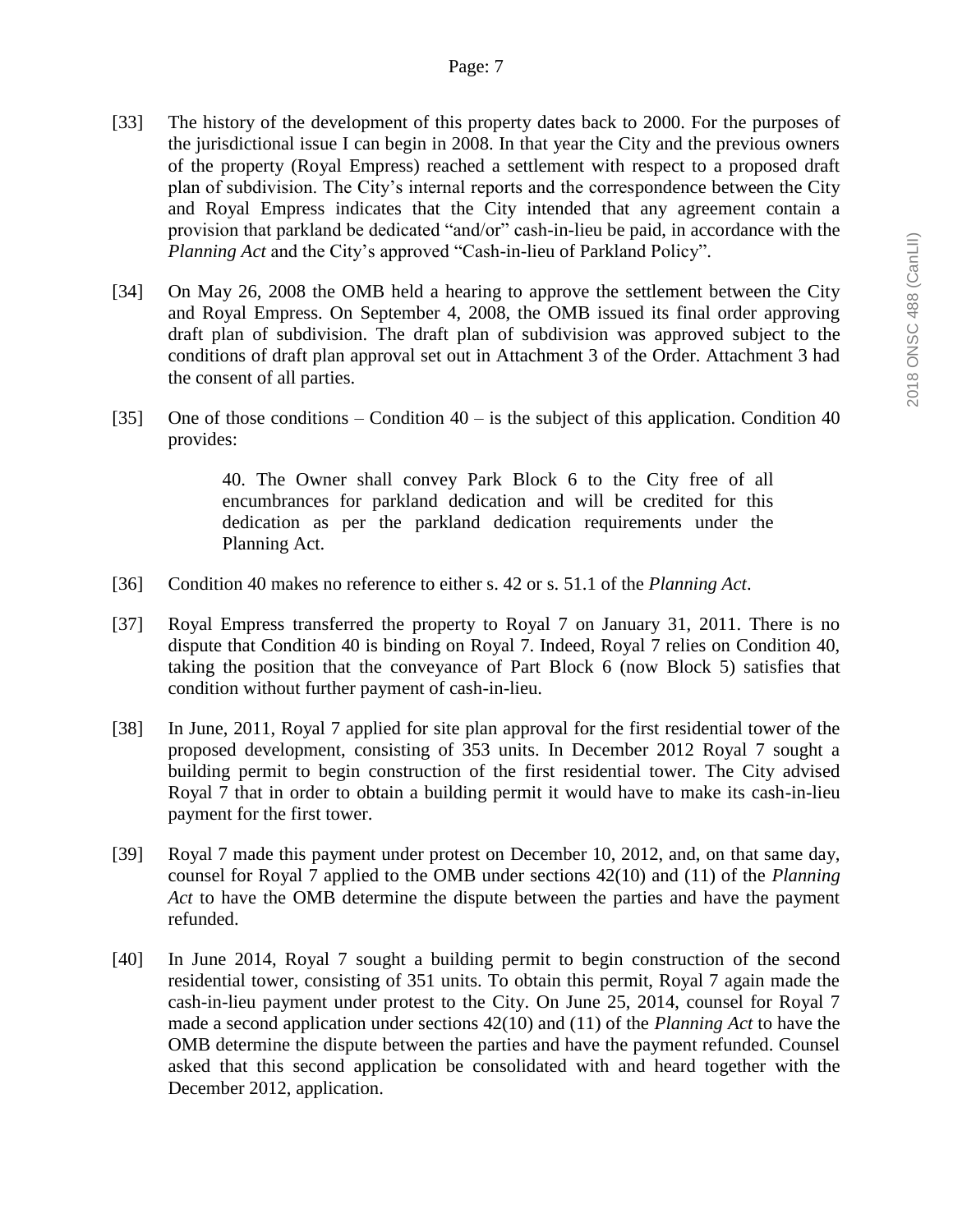- [41] It is not clear from the record why no hearing dates have been scheduled by the OMB.
- [42] In June 2017, Royal 7 wished to proceed with the third phase of its development, being towers three and four. To obtain a building permit, Royal 7 was required to make its cash-in-lieu payments for those towers. On June 16, 2017, Royal 7 and the City entered into a Letter of Credit Agreement with respect to the required cash-in-lieu payment.
- [43] Royal 7 then served the City with this application on June 16, 2017.
- [44] To date, the combined cash-in-lieu payments and letters of credit paid under protest by Royal 7 equals \$11,749,300 for 1,565 units.

#### **Section 42(7) of the** *Planning Act*

[45] This brings us to 42(7) of the *Planning Act*, enacted in 1994. It provides:

(7) If land has been conveyed or is required to be conveyed to a municipality for park or other public purposes or a payment in lieu has been received by the municipality or is owing to it under this section or a condition imposed under section 51.1 or 53, no additional conveyance or payment in respect of the land subject to the earlier conveyance or payment may be required by a municipality in respect of subsequent development or redevelopment unless,

(a) there is a change in the proposed development or redevelopment which would increase the density of development; or

(b) land originally proposed for development or redevelopment for commercial or industrial purposes is now proposed for development or redevelopment for other purposes.

[46] Section 42(7) has been considered by the OMB. In *Mavis*, the OMB explained the origin and purpose of s. 42(7) as follows (at paras. 72 and 73):

> As a response to the decision in *Tradmor Investments Ltd. v. Mississauga (City)* [\(1994\), 21 M.P.L.R. \(2d\) 64](http://nextcanada.westlaw.com/Link/Document/FullText?findType=Y&pubNum=6407&serNum=1994408618&originationContext=document&transitionType=DocumentItem&vr=3.0&rs=cblt1.0&contextData=(sc.UserEnteredCitation)) (Ont. Div. Ct.),…the relationship between these two sections [sections 42 and 51.1] was clearly stated in Section 42(7) cited above. That section provides that if land or money has been collected for parkland purposes, during the division of land, no additional land or payment may be required by the municipality in respect of the development of that land pursuant to Section 42, unless there is an increase in density or a change in the proposed use.

> Section 42(7) establishes several things in defining the scheme of the legislation in this regard. It recognizes that the overall development process is a continuing one, which may include the division of land as well as, at a later date, the construction of structures on that land. It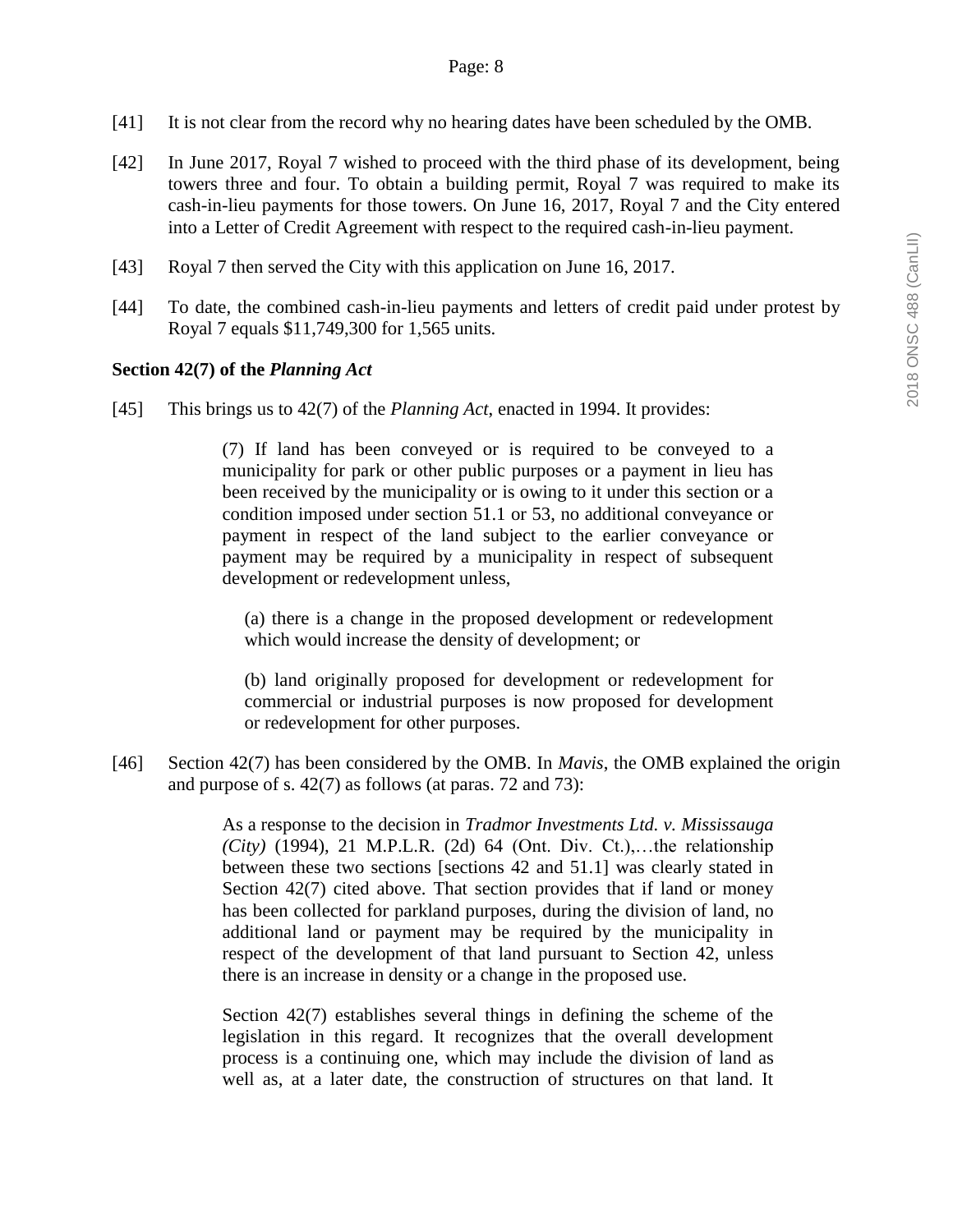establishes that the municipality has the option of obtaining land or cash for parkland when land is divided, but that it cannot then again collect at a later stage, unless there is a change in use or density from what was proposed at the stage of dividing the land. Finally, it acknowledges that parkland or cash in lieu thereof can be collected pursuant to Section 42, where there has been a prior division of land, provided that collection was not made at the previous stage…

[47] Section 42(7) was also considered by the OMB in *Briarwood Developments Ltd. v. Georgina (Town),* 2017 CarswellOnt 16112, where the OMB stated (at paras. 26 - 28):

> Section 42(7) is unambiguous... If a prior conveyance or payment has been made or is owing in respect of parkland for a particular property, then no additional conveyance or cash-in-lieu payment is to be required unless, (1) the redevelopment increases density (s.  $42(7)(a)$ ); or (2), the redevelopment involves lands previously used for industrial or commercial purposes and is now proposed to be developed for other purposes  $(s. 42(7)(b))$ .

> The purpose of this section… is to "avoid double dipping", i.e. paying for or conveying parkland in the past should be accounted for.

> The evidence before the Board is that no prior payment has ever been made in respect of the Subject Lands. There was no evidence that a conveyance had previously been made either. As a result, s. 42(7) of the Act cannot apply. The full amount of the 5% of the value of the land was due and owing.

#### **Positions of the Parties**

- [48] Royal 7 argues that as a result of this 1994 amendment, municipalities were no longer permitted to take parkland in a two-stage process – once at the subdivision stage (s. 51.1), and again at the development stage (s. 42). Accordingly, most municipalities adopted a policy of taking only at the building permit stage pursuant to s. 42 since the land values were higher at that stage.
- [49] Royal 7 argues that the City is trying to continue to apply the two-stage process for taking parkland, but cannot do so because of s. 42(7) of the *Planning Act*. There is no dispute that the exceptions in s.  $42(7)$  (a) and (b), which permit the two-stage process in limited circumstances, do not apply in this case.
- [50] Royal 7 takes the position that whatever the City hoped to accomplish in its negotiations with Royal Empress, the legal obligations of Royal 7 are set out in Condition 40, which was incorporated into the OMB order. Royal 7 argues that Condition 40 means that the City has decided to require the conveyance as a condition of subdivision pursuant to s.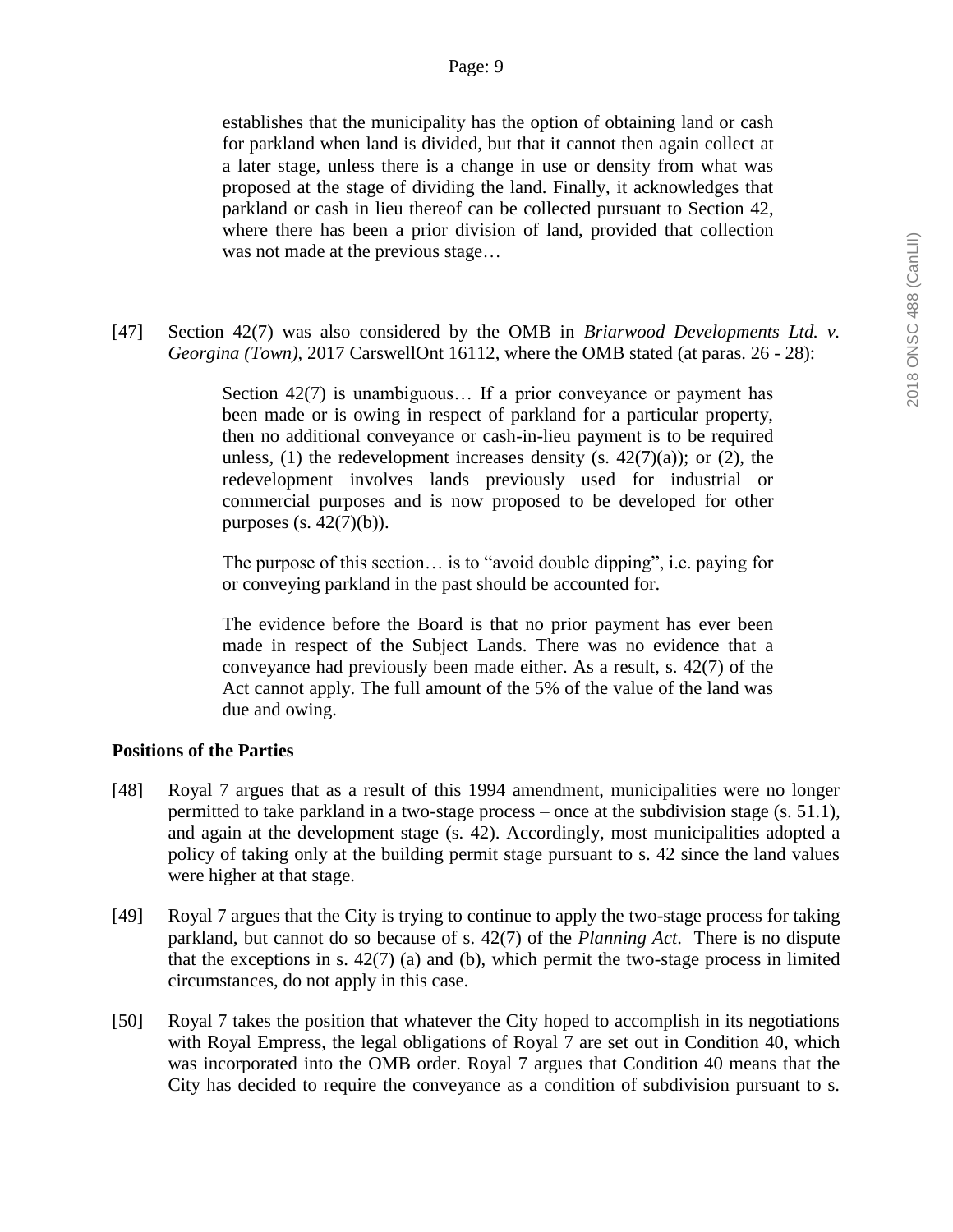51.1 of the *Planning Act*, rather than pursuant to its by-law under s. 42. Royal 7 argues that, based on a plain reading of Condition 40, the conveyance of Block 5 fulfills its parkland conveyance obligations under s. 51.1, and Royal 7 has no obligation to make additional cash-in-lieu payments under s. 42. Nothing in Condition 40 expressly states that Royal 7 will have to make a future cash-in-lieu payment.

- [51] Royal 7 further argues that any other interpretation of Condition 40 would be inconsistent with s. 42(7) of the *Planning Act*, which authorizes municipalities to accept the conveyance of parkland **or** accept cash-in-lieu, but not both or any combination thereof. Pursuant to Condition 40, the City chose to accept the conveyance of Block 5, and it is precluded from requiring cash-in-lieu payments in addition to the land.
- [52] The City argues that s. 42(7) does not, nor was it intended to, prevent the municipality from accepting land, cash-in-lieu, or any combination thereof that complies with the alternate rate permitted by s. 42(3). The purpose of s. 42(7) of the *Planning Act* is to ensure that past conveyances of parkland or cash-in-lieu payments are accounted for and that municipalities are not able to "double dip" by taking parkland contributions twice. The City is not "double dipping" by taking parkland contribution twice; the parkland and cash-in-lieu sought by the City is that required by the by-law passed in accordance with s. 42(3). The City has not received any parkland under s. 51.1 of the *Planning Act*. Had it intended to act under s. 51.1, it would have done so at the subdivision stage rather than waiting for Royal 7 to apply for a building permit.
- [53] Further, Condition 40 provides that upon conveyance of Block 5, the owner "will be credited" for the conveyance in accordance with the requirements of the *Planning Act*. It does not provide that the property conveyed is full satisfaction of the parkland dedication requirements of the *Planning Act*.
- [54] There is a dispute between the parties whether Block 5 is .201 hectares or .39 hectares. Either way it falls substantially short of the 6.45 hectares prescribed by the City's parkland dedication by-law. The City argues that parkland dedication is made for the public benefit, and any interpretation of Condition 40 of the OMB order or s. 42(7) of the *Planning Act* that obligates Royal 7 to dedicate only a fraction of the prescribed parkland would lead to an unreasonable result and is inconsistent with the public interest.

# **General Powers of the OMB**

[55] The final statutory provisions relevant to the jurisdictional issue are sections 35 to 37 of the *Ontario Municipal Board Act*, R.S.O. 1990, c. O.28 (OMB Act). These provisions establish the general jurisdiction and powers of the OMB:

> 35. The Board, as to all matters within its jurisdiction under this Act, has authority to hear and determine all questions of law or of fact.

> 36. The Board has exclusive jurisdiction in all cases and in respect of all matters in which jurisdiction is conferred on it by this Act or by any other general or special Act.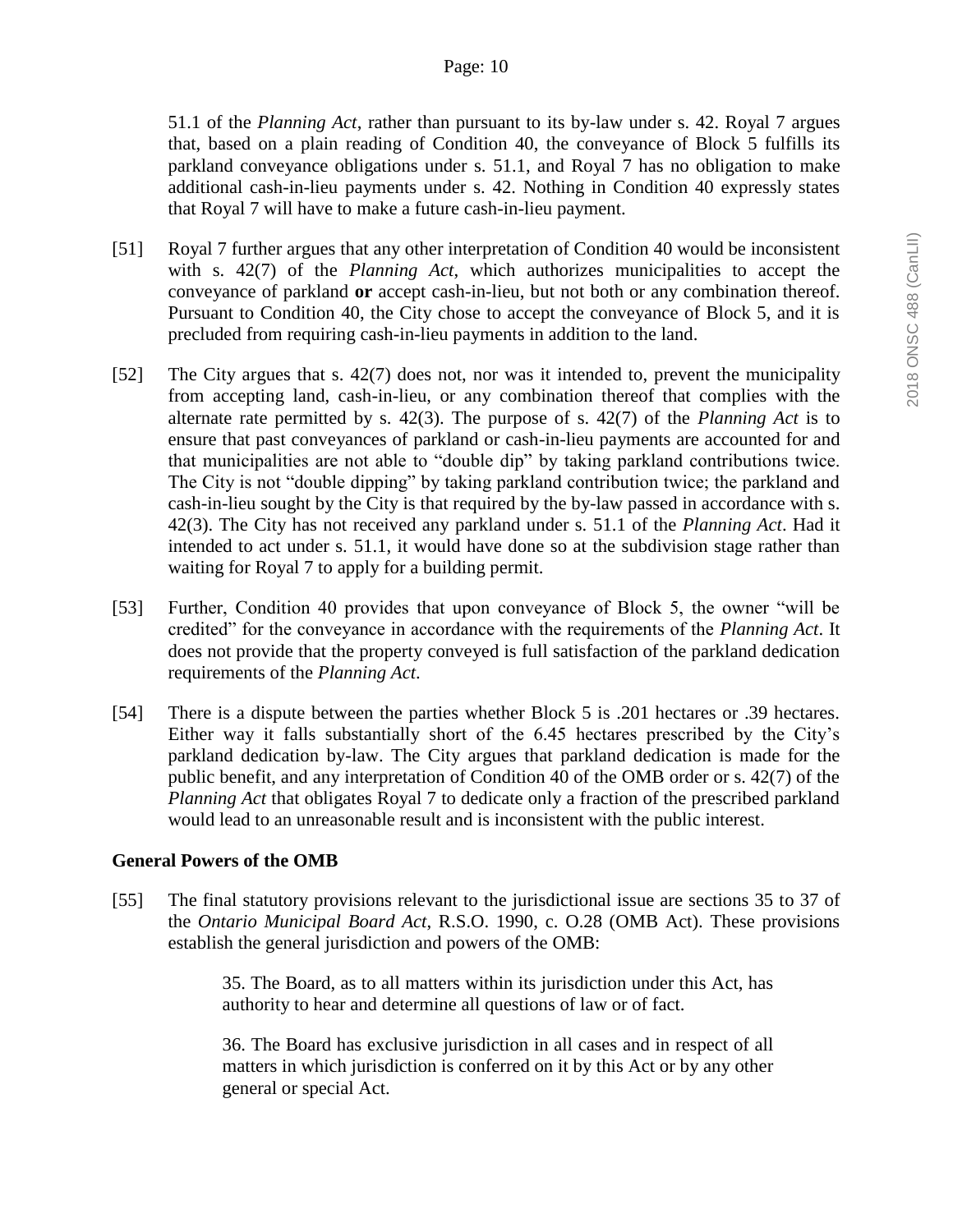- 37. The Board has jurisdiction and power,
	- a) to hear and determine all applications made, proceedings instituted and matters brought before it under this Act or any other general or special Act and for such purpose to make such orders, rules and regulations, give such directions, issue such certificates and otherwise do and perform all such acts, matters, deeds and things, as may be necessary or incidental to the exercise of the powers conferred upon the Board under such Act;

…

# **Analysis**

- [56] The issues raised in this application relate to the interpretation of the parkland dedication provisions of the *Planning Act,* and an order made by the OMB in relation to those provisions.
- [57] Pursuant to s. 36 of the OMB Act, the OMB has exclusive jurisdiction in respect of all matters in which jurisdiction is conferred by, *inter alia*, the *Planning Act*.
- [58] Section 35 of the OMB Act gives the OMB "jurisdiction to decide in a proceeding, for the purpose of carrying out its mandate, … the scope of its jurisdiction in that proceeding": *Toronto (City) v. Goldlist Properties Inc.,* 2003 CanLII 50084; 67 O.R. (3d) 441, (C.A.) at para. 23. The OMB's decision in this regard is subject to judicial review by the Divisional Court.
- [59] Even if the Superior Court has concurrent jurisdiction to hear this matter, the Ontario Court of Appeal decided in *Country Pork* that the court must consider whether it should hear the application or defer to the jurisdiction of the OMB. This is consistent with a long line of cases that hold that parties should not be permitted to circumvent the administrative process by seeking relief in the Superior Court rather than before the specialized tribunal established by the legislature to deal with the subject matter.
- [60] In *Country Pork* the Court of Appeal stated (at paras. 32-33):

The OMB is a tribunal that has expertise in municipal planning. In cases where the court is asked to assume jurisdiction over matters that the legislature has assigned to administrative tribunals, there is a strong policy argument in favour of the court deferring to the jurisdiction of the tribunal in favour of protecting the integrity of administrative mechanisms set up by the legislature. Where the court is an alternative forum to a tribunal provided in a comprehensive legislative scheme, considerable judicial deference is to be given to that scheme and the expertise of the tribunal before the court exercises its discretion to assume jurisdiction… Were an individual, in circumstances such as this case, free to choose whatever forum he or she wished in order to attack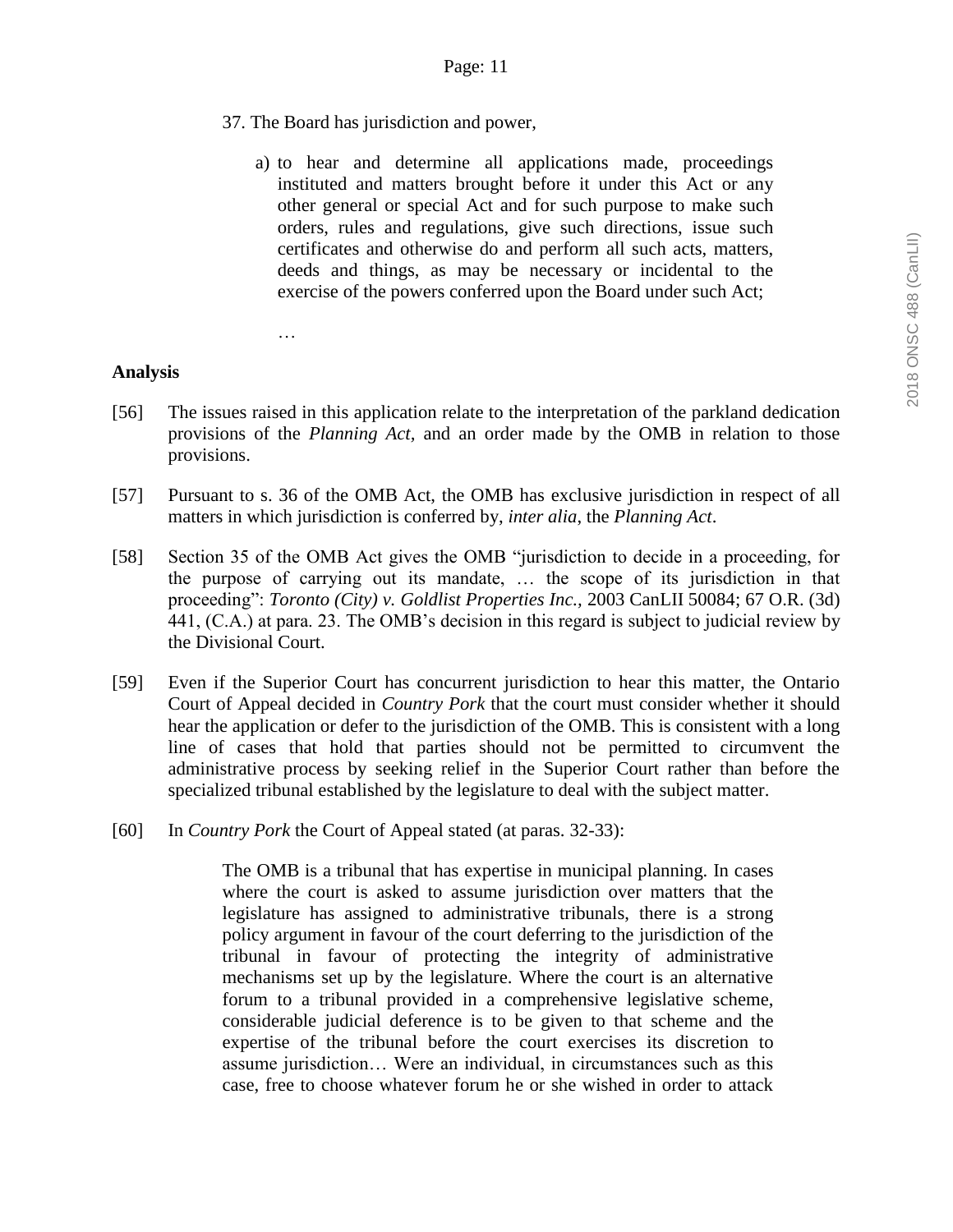the validity of an interim control by-law on the grounds that it is contrary to proper planning principles, the result would be to undermine the intention of the legislature that all appeals from municipal planning decisions on Planning Act grounds be determined by the OMB… [citations omitted]

Therefore, had the application judge been asked to exercise her discretion whether to assume jurisdiction or to defer to the OMB, it would have been necessary for her to consider the following circumstances:

-- the attack on the interim control by-law was predominantly on Planning Act principles;

-- unlike the attack on the by-law amending the official plan in Toronto, this was not "a direct frontal attack on the underlying validity and legality" of the by-law;

-- incidental and necessary to the OMB's determination of whether the by-law should be quashed on Planning Act principles, which is within the OMB's jurisdiction, it could properly consider whether the by-law was passed in bad faith and in breach of natural justice;

-- the intention of the legislature expressed in the statutory scheme in the Planning Act vesting exclusive jurisdiction in the OMB to review municipal by-laws and resolutions on the basis of proper planning principles;

-- the expertise of the OMB in the field of municipal planning law;

-- the policy that requires judicial deference to a statutory scheme vesting an administrative tribunal with jurisdiction to resolve disputes within its area of expertise.

- [61] Considering the relevant factors set out above, it is my view that this is a case in which the Superior Court should defer to the expertise of the OMB.
- [62] The first question is whether these issues fall within the application provisions in sections 42(10) and (11) of the *Planning Act*. For ease of reference I will repeat those provisions here:

(10) In the event of a dispute between a municipality and an owner of land on the value of land determined under subsection (6.4), either party may apply to the Municipal Board to have the value determined and the Board shall, in accordance as nearly as may be with the *Expropriations Act*, determine the value of the land and, if a payment has been made under protest under subsection (12), the Board may order that a refund be made to the owner.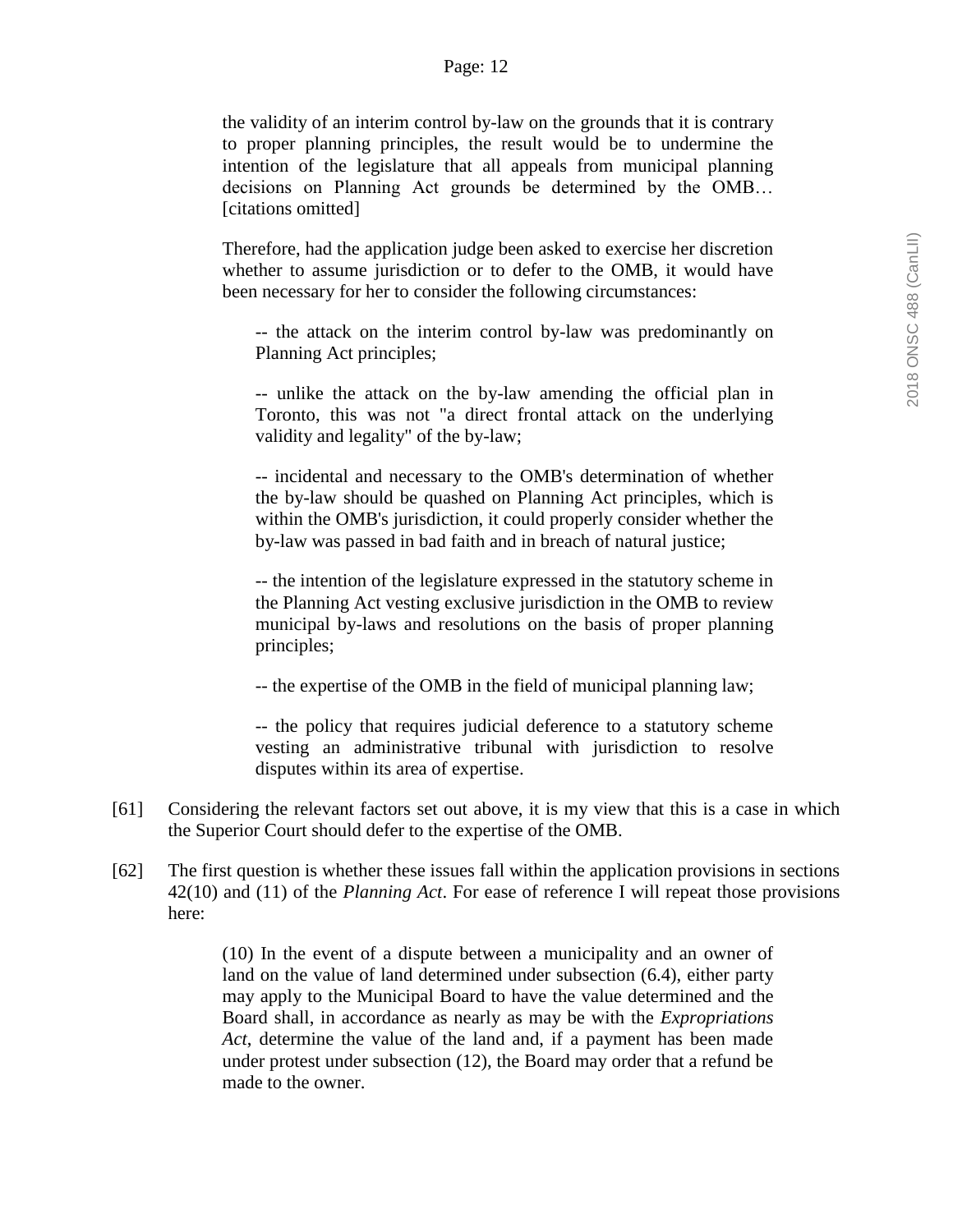(11) In the event of a dispute between a municipality and an owner of land as to the amount of land or payment of money that may be required under subsection (9), either party may apply to the Municipal Board and the Board shall make a final determination of the matter

- [63] Royal 7 argues that s. 42(10) has no application to this dispute because s. 42(10) only permits an application if the dispute relates to the value of land. The dispute in this case, it argues, does not relate to the value of land, but to whether **any** cash-in-lieu payment may be required. If Royal 7 is successful on its argument that the City cannot "mix-andmatch" by requiring a combination of land and cash-in-lieu, then the value of the land is not relevant.
- [64] While the position that it is not required to make any cash-in-lieu payment is Royal 7's primary argument, the valuation date for any cash-in-lieu payment appears to be an alternative argument. As I understand its position, Royal 7 also argues that the City elected to take parkland at subdivision under s. 51.1 (when property values were lower) and cannot now take parkland under s. 42, which values the cash-in-lieu at the higher property value of the building permit stage (see paras. 39 and 40 of Royal 7's factum). If this argument were accepted, then any cash-in-lieu payment that is permitted would be valued at the lower subdivision stage.
- [65] One possible outcome of this case is that Royal 7 is unsuccessful on the "mix-andmatch" argument, but successful on the argument that any cash-in-lieu must be calculated on the s. 51.1 valuation date and not at the development/building permit stage. In my view, any dispute over valuation date relates to the value of the land and falls within the OMB's exclusive jurisdiction to consider the value of the land in an application under s. 42(10).
- [66] Section 42(11) does not apply directly to this proceeding. While the dispute relates to the amount of land and payment of money, it is not one that arises from the application of subsection 42(9) of the *Planning Act*. Nonetheless, the combination of sections 42(10) and (11), together with the OMB's broad jurisdiction under sections 35 and 37(a) of the OMB Act, indicate that issues relating to disputes between the land owner and municipality in relation to the amount of land or payment of money required under the parkland dedication provisions of the *Planning Act*, are within the OMB's broad jurisdiction over *Planning Act* matters.
- [67] If the specific dispute does not otherwise fall within the jurisdiction of the OMB, I find that the interpretation and implementation of its own order is necessarily incidental to the exercise of the OMB's powers pursuant to s. 37(a) of the OMB Act. The central issue in this case is the interpretation of an order of the OMB. Given the OMB's general expertise in *Planning Act* matters, and its specific expertise in relation to the application and implementation of the parkland dedication provisions in the *Planning Act*, it is only logical that the OMB be given the first opportunity to interpret its own order in relation to these provisions. The OMB had the jurisdiction to make Condition 40 of its order, and it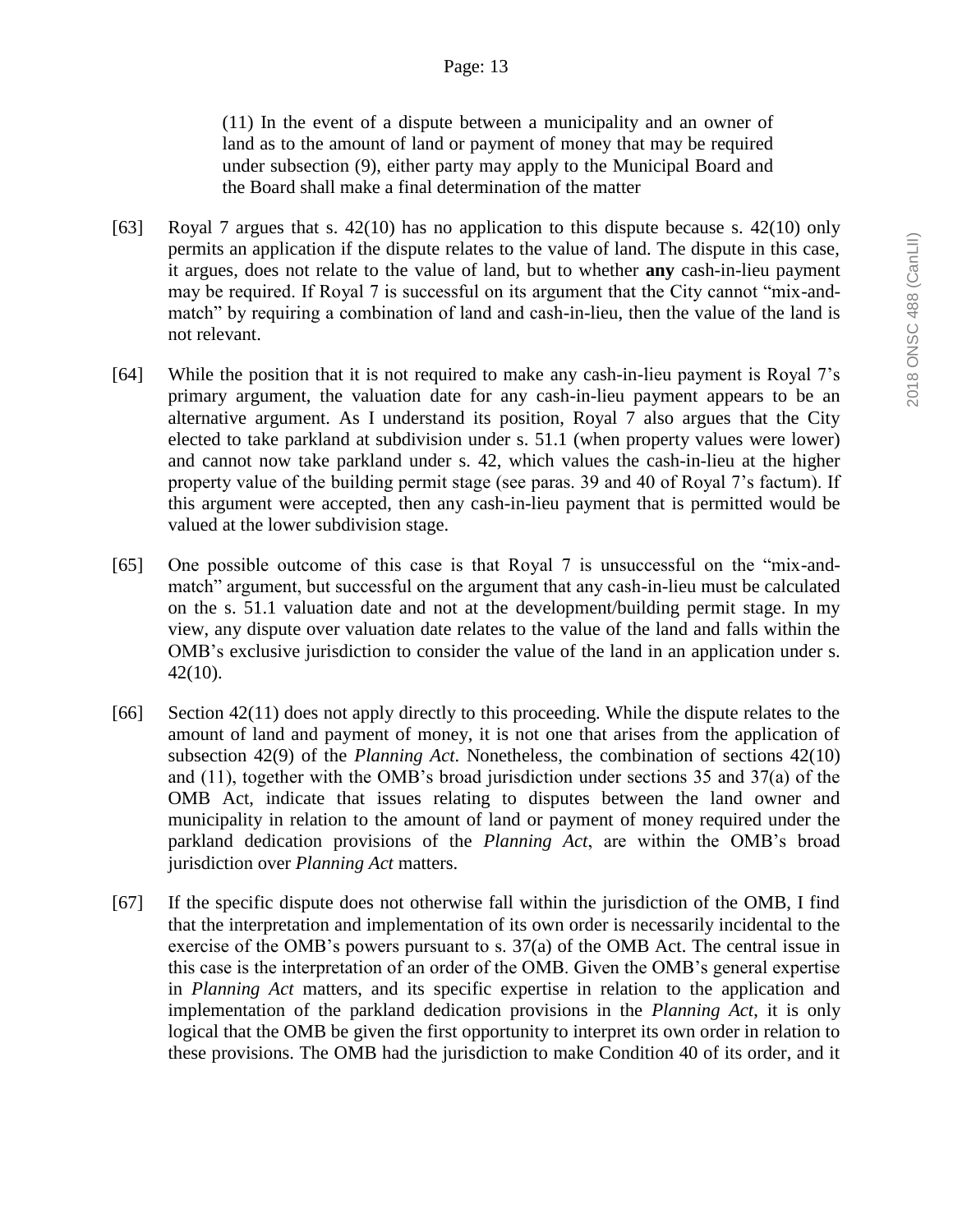is necessarily incidental to "the exercise of the powers conferred upon the Board" that the OMB have the jurisdiction to clarify or interpret its own order.

- [68] Indeed, page 3 of the OMB's order expressly states: "In the event that there are any difficulties implementing any of the conditions of draft plan approval…the Board may be spoken to." The parties have clearly met with some difficulty in implementing Condition 40, and the OMB should be their first recourse.
- [69] The interpretation of s. 42 generally and s. 42(7) in particular, as well as the interaction between s. 42 and s. 51.1, and the policy reasons for these provisions, are all matters in which the OMB has developed expertise, as indicated by the several OMB decisions referenced above.
- [70] In addition, notwithstanding Royal 7's position that s. 42(7) does not permit the municipality to "mix-and-match" land and cash-in-lieu, counsel on both sides of this case have indicated that developers and municipalities commonly agree to a combination of land conveyance and cash-in-lieu, and this practice is condoned by the OMB (although the OMB has not expressly ruled on its legality), (see for example: *Great Land (Yonge 16th) Inc. v. Richmond Hill (Town),* 2014 CarswellOnt 3106, 83 OMBR 131, at para. 45). This suggests that the interpretations at issue in this application have significant practical and policy implications that are beyond the ken of the court, and would benefit from the OMB's expertise in the field of municipal planning law. See: *City of Toronto v. 1095909 Ontario Limited*, 2012 ONSC 1344 at paras. 7-9.
- [71] Finally, Royal 7 argues that the relief it seeks three declarations is available only from the Superior Court (*Courts of Justice Act*, R.S.O. 1990, c. C.43, s. 97). The OMB has no jurisdiction to grant the declarations sought.
- [72] While technically correct, this argument ignores the fact that while the relief sought by Royal 7 is dressed up as a declaration, the ultimate relief sought is the refund of the \$11 million dollars paid or promised under protest, and the OMB has the express authority to order a refund of money paid under protest (s. 42(10)).
- [73] Courts considering the jurisdiction of administrative tribunals to grant relief are more concerned with the substantive remedy sought than the formal title given to it. The question is whether the tribunal has the jurisdiction to grant an "effective remedy" in the matter before it: *Moore v. British Columbia*, 1988 CanLII 184, (BC CA) at pp.16-17. In *Weber v. Ontario Hydro*, [1995] 2 SCR 929 at para. 57, the majority of the Supreme Court of Canada confirmed the holding of the British Columbia Court of Appeal in *Moore*, stating:

Similarly, the Court of Appeal of British Columbia in *Moore v. British Columbia* … declined to exercise that [court's residual] jurisdiction on the ground that the powers of the arbitrator were sufficient to remedy the wrong and that deference was owed to the labour tribunal. What must be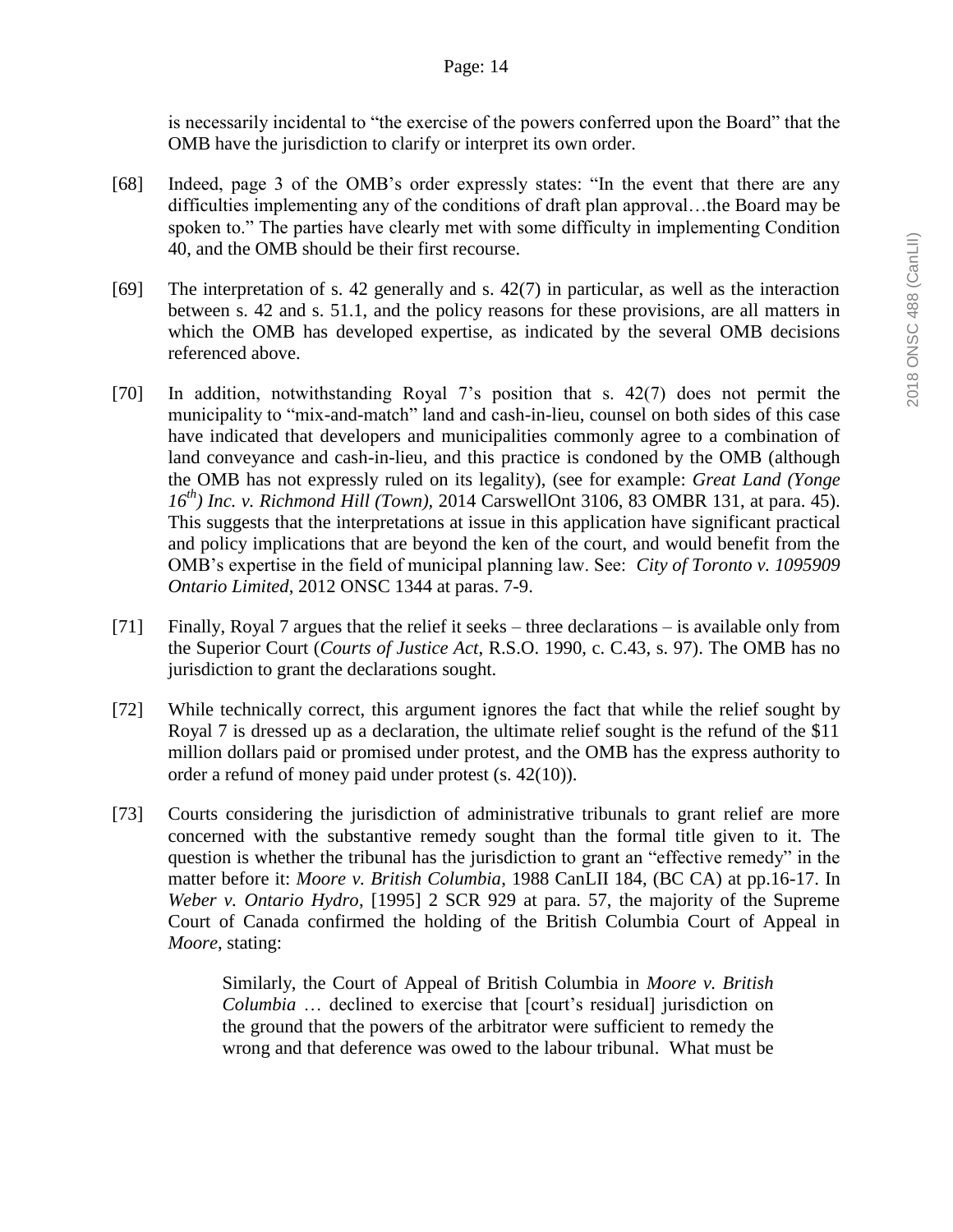avoided, to use the language of Estey J. in *St. Anne Nackawic* (at p. 723), is a "real deprivation of ultimate remedy".

[74] A finding by the OMB that Condition 40 of the OMB order "is a condition imposed under s. 51.1 of the *Planning Act*", and that "no further parkland dedication of land or payment of cash-in-lieu of parkland dedication are required" is, in essence, no different than a declaration to the same effect given by the Superior Court. An OMB order that the cash-in-lieu payments made under protest by Royal 7 must be refunded is just as effective as a Superior Court declaration that the "payments were illegally imposed by the City".

#### **Conclusion**

- [75] Based on the foregoing, without deciding the merits of the application, the application is dismissed on the basis that the OMB is the more appropriate forum to determine the issues in question.
- [76] If the parties cannot agree with respect to the issue of costs, the respondent is to provide written submissions, not to exceed three pages in length plus a costs outline and any relevant offers to settle, within 30 days of the release of this decision. The applicant will have 20 days thereafter to respond on the same terms.

Justice R.E. Charney

**Released:** January 19, 2018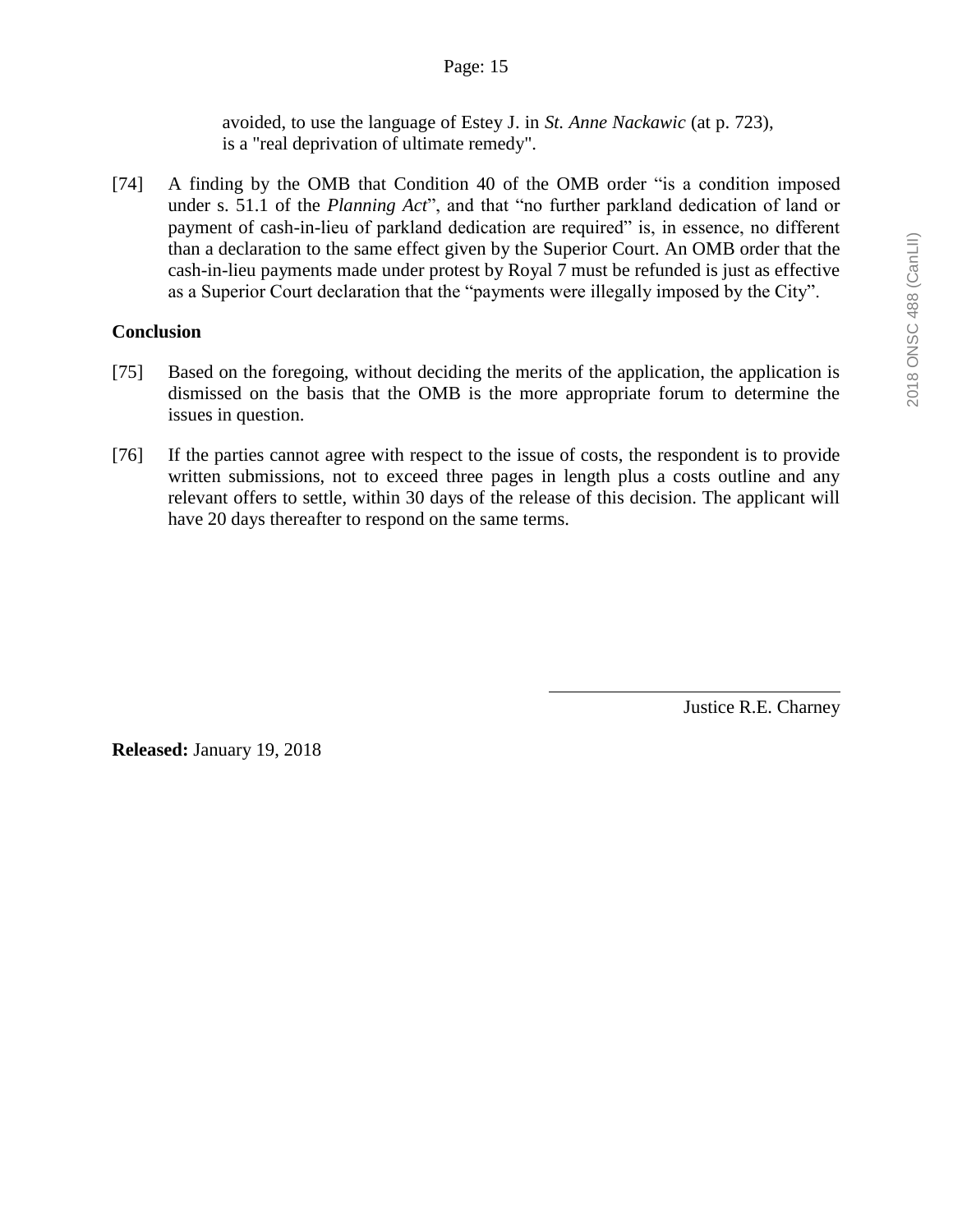# **ONTARIO**

# **SUPERIOR COURT OF JUSTICE**

#### **BETWEEN:**

Royal 7 Developments Ltd.

Applicant

**– and –**

The Corporation of the City of Vaughan

Respondent

# **REASONS FOR DECISION**

Justice R.E. Charney

**Released:** January 19, 2018